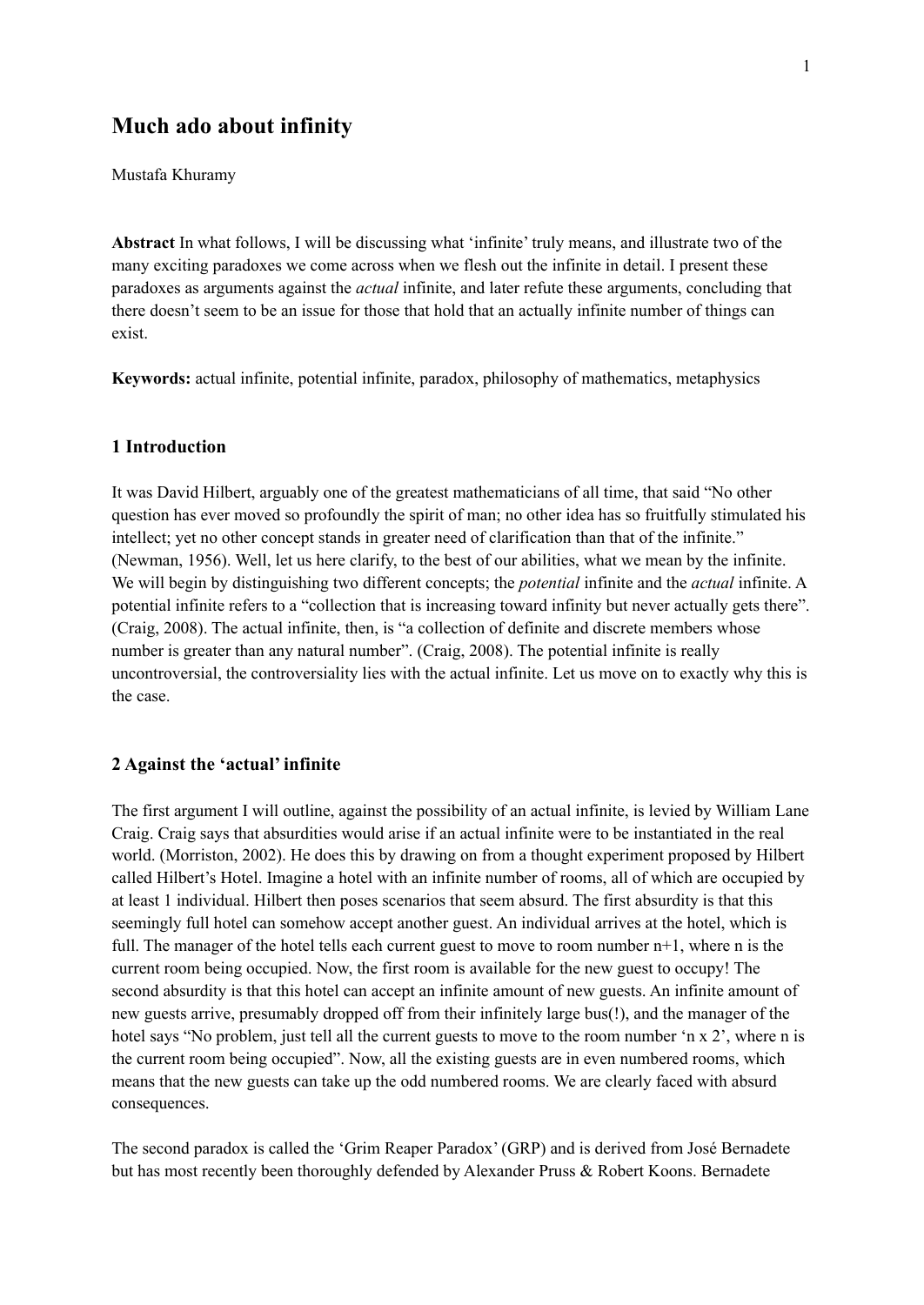himself was adamant that an actual infinite could exist, and in the same book where he lays out the paradox he states "This book is an attack on finitism in all its forms […] A metaphysics of the actual infinite is offered as the solution to the contemporary crisis in the foundations of mathematics" (Bernadete, 1964). Pruss, on the other hand, (2008) says that to resolve the paradox we should abandon the assumption that there can be an actual infinity of objects in existence. Bernadete explains the paradox as such: "A man is shot through the heart during the last half minute by A. B shoots him through the preceding 1/4 minute, C during the 1/8 minute before that, &c. ad infinitum. Assuming that each shot kills instantly (if the man were alive), the man must already be dead before each shot. Thus he cannot be said to have died of a bullet wound" (Bernadete, 1964). Similarly, Koons (2017) presents the paradox; but in somewhat of a more systematic manner: Let's assume that there are an actually infinite number of 'Grim Reapers' who have one function and that is to kill an individual called Fred at a certain time. If Fred is dead, the Grim Reaper (GR) does nothing, and if Fred is alive, the GR kills him. There is a GR who is appointed to kill Fred at 12:01. There is another GR appointed to kill Fred at 12:00:30 (30 seconds after 12) and another at 12:00:15 and another at 12:00:07:30 and so on, *ad infinitum*. Obviously, poor Fred won't survive this situation. For him to survive, he will have to be alive after 12:01, but he can't survive until 12:01 because there is a GR waiting for him at 12:01. And for him to even survive until 12:01, he must be alive at 12:00:30, at which point the other GR would have killed him. No GR has the opportunity to kill him because for every GR, there is another GR waiting to kill Fred. It's impossible that Fred survives and also impossible that any GR kills him!

We are now faced with two seperate paradoxes which have force against the actual infinite.

#### **3 No problem for the infinite**

Going back to Craig's view, he presumably wants to formulate the argument like this: (1) if an actual infinite number of things could exist, the Hilbert's Hotel Scenario (HHS) would be possible  $[p>-q]$ , (2) but HHS is not possible  $[\sim q]$ , therefore (3) an actual infinite number of things could not exist. [∴~p]. The argument is logically valid, but is it sound? Well, I would reject (2) on the grounds that it seems unmotivated. Why is it the case that the HHS is not possible? Because it is counterintuitive or absurd? Okay, let's grant Craig what he wants and say this is absurd, but surely this can not be enough to justify its impossibility as there are many things that at one point seemed counterintuitive, but now are plausible and true. Take the idea of the globe Earth for example. Let's now move on to the second paradox.

The GRP has more strength, because we come across a logical contradiction  $(p \wedge \neg p)$ , something that doesn't seem to be apparent in the HHS. Granting that there's a logical contradiction, we need to find a way to explain the paradox with the least amount of commitments. The way we can get around the GRP is through the 'Unsatisfiable Pair Diagnosis' (UPD), which is something Nicholas Shackel (2005) coined and applies to Bernadete paradoxes. The basic idea is that the structure of the GRP is such that it creates a contradiction. You can't have both of the two jointly inconsistent propositions: a) there is no first time t, and b) For all t (p at t iff for all t' (if t' $\lt$ t, then  $\neg$ p at t')). (Malpass, 2020). But just because they both create a contradiction, doesn't mean we can really rule anything out, for we don't know what is to 'blame'. Maybe, it is just the case that the two propositions are inconsistent and that's it. It doesn't seem obvious to me why we should rule out the possibility that an actually infinite number of things can exist just because we have an inconsistent pair of propositions.